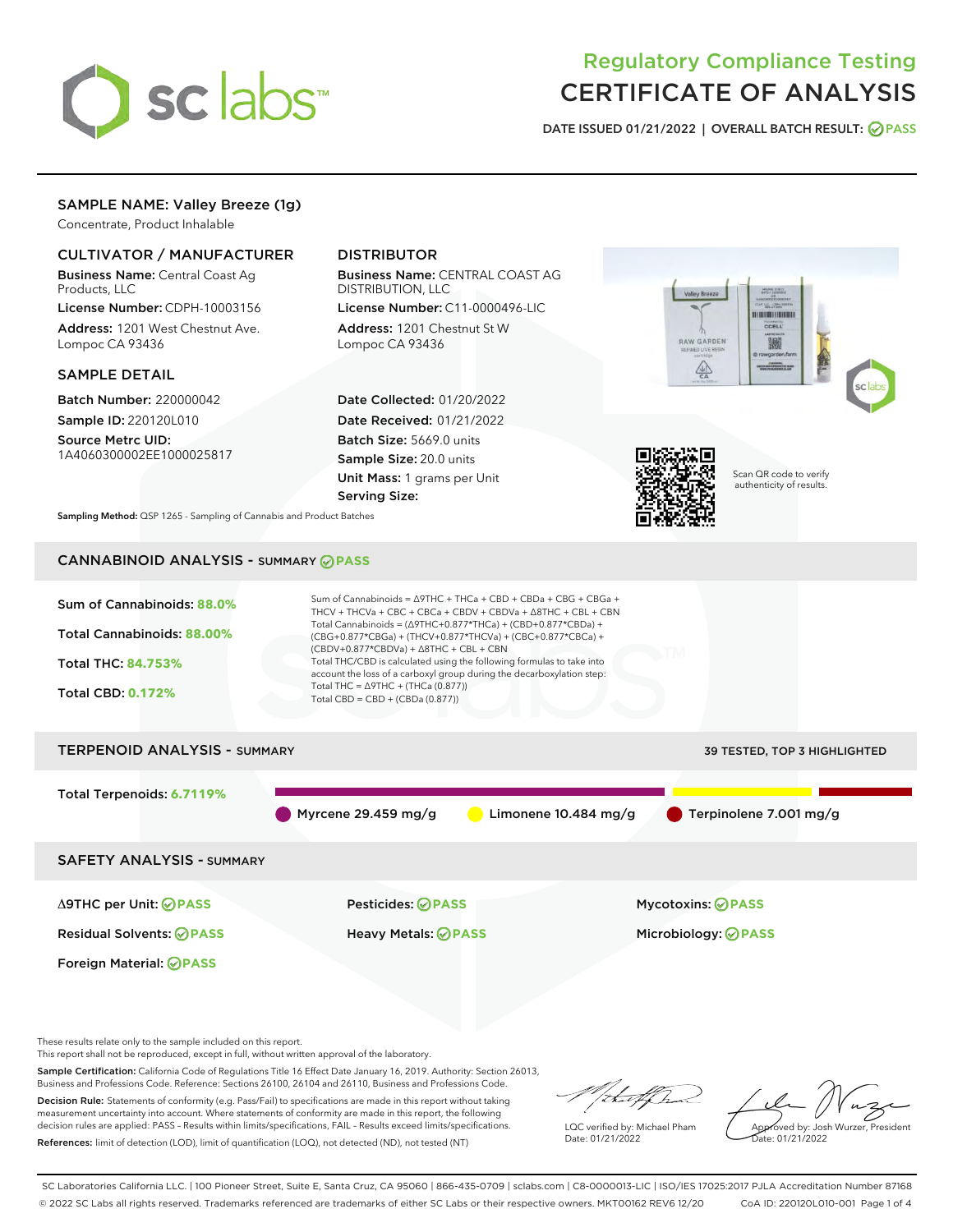



VALLEY BREEZE (1G) | DATE ISSUED 01/21/2022 | OVERALL BATCH RESULT:  $\bigcirc$  PASS

#### CANNABINOID TEST RESULTS - 01/21/2022 2 PASS

Tested by high-performance liquid chromatography with diode-array detection (HPLC-DAD). **Method:** QSP 1157 - Analysis of Cannabinoids by HPLC-DAD

#### TOTAL CANNABINOIDS: **88.00%**

Total Cannabinoids (Total THC) + (Total CBD) + (Total CBG) + (Total THCV) + (Total CBC) + (Total CBDV) + ∆8THC + CBL + CBN

TOTAL THC: **84.753%** Total THC (∆9THC+0.877\*THCa)

TOTAL CBD: **0.172%**

Total CBD (CBD+0.877\*CBDa)

TOTAL CBG: 2.138% Total CBG (CBG+0.877\*CBGa)

TOTAL THCV: 0.67% Total THCV (THCV+0.877\*THCVa)

TOTAL CBC: ND Total CBC (CBC+0.877\*CBCa)

TOTAL CBDV: ND Total CBDV (CBDV+0.877\*CBDVa)

| <b>COMPOUND</b>            | LOD/LOQ<br>(mg/g) | <b>MEASUREMENT</b><br><b>UNCERTAINTY</b><br>(mg/g) | <b>RESULT</b><br>(mg/g) | <b>RESULT</b><br>(%) |
|----------------------------|-------------------|----------------------------------------------------|-------------------------|----------------------|
| <b>A9THC</b>               | 0.06 / 0.26       | ±29.155                                            | 847.53                  | 84.753               |
| <b>CBG</b>                 | 0.06/0.19         | ±0.842                                             | 21.38                   | 2.138                |
| <b>THCV</b>                | 0.1 / 0.2         | ±0.33                                              | 6.7                     | 0.67                 |
| <b>CBD</b>                 | 0.07/0.29         | ±0.080                                             | 1.72                    | 0.172                |
| <b>CBN</b>                 | 0.1 / 0.3         | ±0.11                                              | 1.7                     | 0.17                 |
| $\triangle$ 8THC           | 0.1 / 0.4         | ±0.08                                              | 1.0                     | 0.10                 |
| <b>THCa</b>                | 0.05/0.14         | N/A                                                | <b>ND</b>               | <b>ND</b>            |
| <b>THCVa</b>               | 0.07/0.20         | N/A                                                | <b>ND</b>               | <b>ND</b>            |
| <b>CBDa</b>                | 0.02/0.19         | N/A                                                | <b>ND</b>               | <b>ND</b>            |
| <b>CBDV</b>                | 0.04/0.15         | N/A                                                | <b>ND</b>               | <b>ND</b>            |
| <b>CBDVa</b>               | 0.03/0.53         | N/A                                                | <b>ND</b>               | <b>ND</b>            |
| <b>CBGa</b>                | 0.1/0.2           | N/A                                                | <b>ND</b>               | <b>ND</b>            |
| <b>CBL</b>                 | 0.06 / 0.24       | N/A                                                | <b>ND</b>               | <b>ND</b>            |
| <b>CBC</b>                 | 0.2 / 0.5         | N/A                                                | <b>ND</b>               | <b>ND</b>            |
| <b>CBCa</b>                | 0.07/0.28         | N/A                                                | <b>ND</b>               | <b>ND</b>            |
| <b>SUM OF CANNABINOIDS</b> |                   |                                                    | 880.0 mg/g              | 88.0%                |

#### **UNIT MASS: 1 grams per Unit**

| ∆9THC per Unit                         | 1100 per-package limit | 847.53 mg/unit | <b>PASS</b> |
|----------------------------------------|------------------------|----------------|-------------|
| <b>Total THC per Unit</b>              |                        | 847.53 mg/unit |             |
| <b>CBD per Unit</b>                    |                        | $1.72$ mg/unit |             |
| <b>Total CBD per Unit</b>              |                        | $1.72$ mg/unit |             |
| <b>Sum of Cannabinoids</b><br>per Unit |                        | 880.0 mg/unit  |             |
| <b>Total Cannabinoids</b><br>per Unit  |                        | 880.0 mg/unit  |             |

| <b>COMPOUND</b>         | LOD/LOQ<br>(mg/g) | <b>MEASUREMENT</b><br><b>UNCERTAINTY</b><br>(mg/g) | <b>RESULT</b><br>(mg/g)                         | <b>RESULT</b><br>(%) |
|-------------------------|-------------------|----------------------------------------------------|-------------------------------------------------|----------------------|
| <b>Myrcene</b>          | 0.008 / 0.025     | ±0.3800                                            | 29.459                                          | 2.9459               |
| Limonene                | 0.005 / 0.016     | ±0.1499                                            | 10.484                                          | 1.0484               |
| Terpinolene             | 0.008 / 0.026     | ±0.1435                                            | 7.001                                           | 0.7001               |
| $\upbeta$ Caryophyllene | 0.004 / 0.012     | ±0.1815                                            | 5.098                                           | 0.5098               |
| $\alpha$ Pinene         | 0.005 / 0.017     | ±0.0292                                            | 3.398                                           | 0.3398               |
| Ocimene                 | 0.011 / 0.038     | ±0.1004                                            | 3.127                                           | 0.3127               |
| $\beta$ Pinene          | 0.004 / 0.014     | ±0.0313                                            | 2.723                                           | 0.2723               |
| $\alpha$ Humulene       | 0.009 / 0.029     | ±0.0406                                            | 1.265                                           | 0.1265               |
| Linalool                | 0.009 / 0.032     | ±0.0460                                            | 1.211                                           | 0.1211               |
| Terpineol               | 0.016 / 0.055     | ±0.0438                                            | 0.713                                           | 0.0713               |
| Fenchol                 | 0.010 / 0.034     | ±0.0195                                            | 0.504                                           | 0.0504               |
| trans-ß-Farnesene       | 0.008 / 0.025     | ±0.0109                                            | 0.308                                           | 0.0308               |
| $\alpha$ Phellandrene   | 0.006 / 0.020     | ±0.0038                                            | 0.276                                           | 0.0276               |
| Camphene                | 0.005 / 0.015     | ±0.0024                                            | 0.213                                           | 0.0213               |
| 3 Carene                | 0.005 / 0.018     | ±0.0030                                            | 0.209                                           | 0.0209               |
| $\alpha$ Terpinene      | 0.005 / 0.017     | ±0.0031                                            | 0.209                                           | 0.0209               |
| Nerolidol               | 0.009 / 0.028     | ±0.0123                                            | 0.195                                           | 0.0195               |
| $\alpha$ Bisabolol      | 0.008 / 0.026     | ±0.0081                                            | 0.151                                           | 0.0151               |
| $\gamma$ Terpinene      | 0.006 / 0.018     | ±0.0023                                            | 0.132                                           | 0.0132               |
| Guaiol                  | 0.009 / 0.030     | ±0.0057                                            | 0.120                                           | 0.0120               |
| <b>Borneol</b>          | 0.005 / 0.016     | ±0.0049                                            | 0.116                                           | 0.0116               |
| Valencene               | 0.009 / 0.030     | ±0.0040                                            | 0.058                                           | 0.0058               |
| Fenchone                | 0.009 / 0.028     | ±0.0013                                            | 0.046                                           | 0.0046               |
| $\alpha$ Cedrene        | 0.005 / 0.016     | ±0.0013                                            | 0.042                                           | 0.0042               |
| p-Cymene                | 0.005 / 0.016     | ±0.0008                                            | 0.029                                           | 0.0029               |
| Sabinene                | 0.004 / 0.014     | ±0.0002                                            | 0.017                                           | 0.0017               |
| Citronellol             | 0.003/0.010       | ±0.0007                                            | 0.015                                           | 0.0015               |
| Sabinene Hydrate        | 0.006 / 0.022     | N/A                                                | <loq< th=""><th><loq< th=""></loq<></th></loq<> | <loq< th=""></loq<>  |
| Caryophyllene<br>Oxide  | 0.010 / 0.033     | N/A                                                | <loq< th=""><th><loq< th=""></loq<></th></loq<> | <loq< th=""></loq<>  |
| Eucalyptol              | 0.006 / 0.018     | N/A                                                | <b>ND</b>                                       | <b>ND</b>            |
| (-)-Isopulegol          | 0.005 / 0.016     | N/A                                                | ND                                              | ND                   |
| Camphor                 | 0.006 / 0.019     | N/A                                                | ND                                              | ND                   |
| Isoborneol              | 0.004 / 0.012     | N/A                                                | ND                                              | ND                   |
| Menthol                 | 0.008 / 0.025     | N/A                                                | ND                                              | ND                   |
| Nerol                   | 0.003 / 0.011     | N/A                                                | ND                                              | ND                   |
| R-(+)-Pulegone          | 0.003 / 0.011     | N/A                                                | ND                                              | ND                   |
| Geraniol                | 0.002 / 0.007     | N/A                                                | ND                                              | ND                   |
| <b>Geranyl Acetate</b>  | 0.004 / 0.014     | N/A                                                | ND                                              | ND                   |
| Cedrol                  | 0.008 / 0.027     | N/A                                                | ND                                              | ND                   |
| <b>TOTAL TERPENOIDS</b> |                   |                                                    | 67.119 mg/g                                     | 6.7119%              |

SC Laboratories California LLC. | 100 Pioneer Street, Suite E, Santa Cruz, CA 95060 | 866-435-0709 | sclabs.com | C8-0000013-LIC | ISO/IES 17025:2017 PJLA Accreditation Number 87168 © 2022 SC Labs all rights reserved. Trademarks referenced are trademarks of either SC Labs or their respective owners. MKT00162 REV6 12/20 CoA ID: 220120L010-001 Page 2 of 4

# TERPENOID TEST RESULTS - 01/21/2022

Terpene analysis utilizing gas chromatography-flame ionization detection (GC-FID). **Method:** QSP 1192 - Analysis of Terpenoids by GC-FID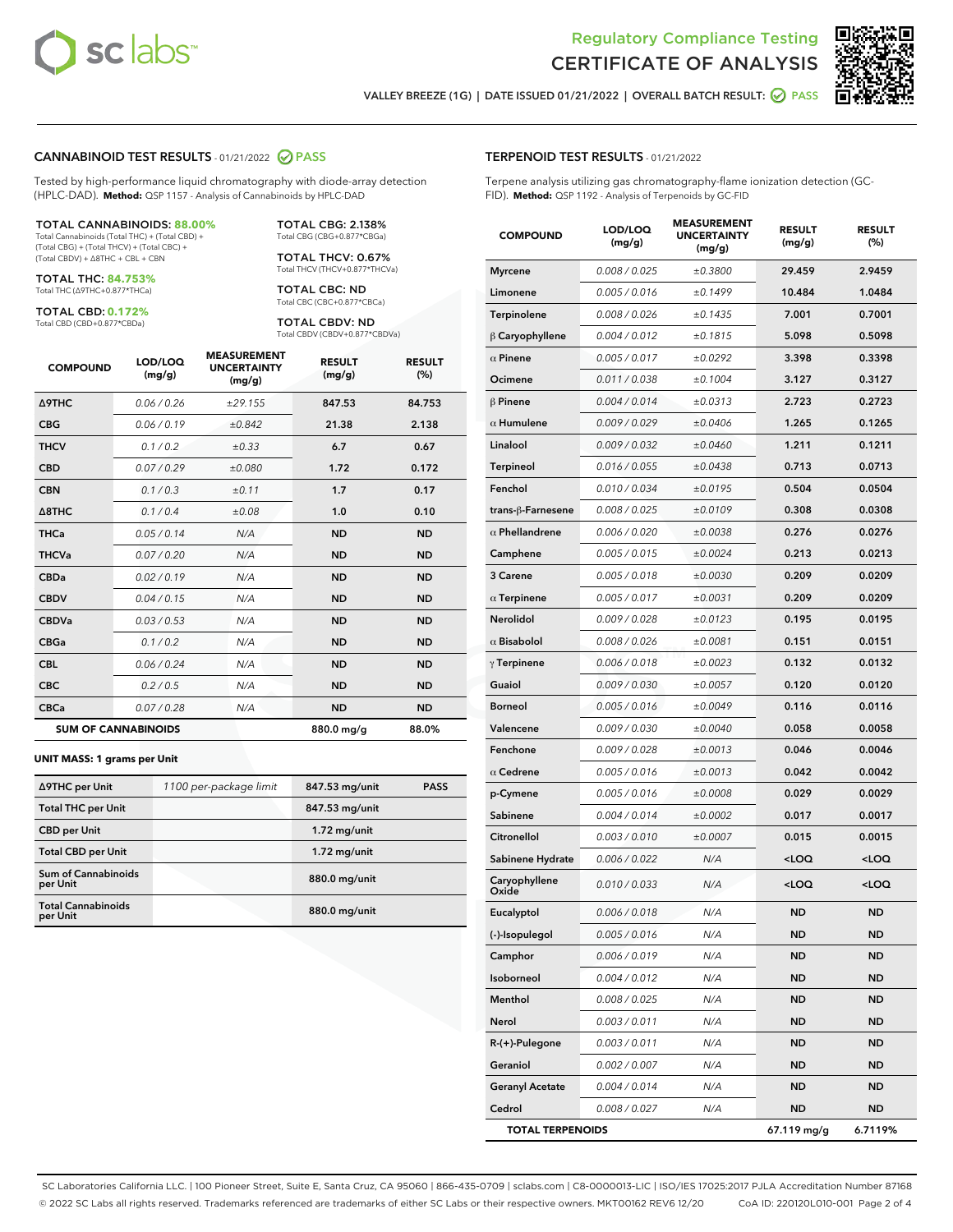



VALLEY BREEZE (1G) | DATE ISSUED 01/21/2022 | OVERALL BATCH RESULT:  $\bigcirc$  PASS

# CATEGORY 1 PESTICIDE TEST RESULTS - 01/21/2022 2 PASS

Pesticide and plant growth regulator analysis utilizing high-performance liquid chromatography-mass spectrometry (HPLC-MS) or gas chromatography-mass spectrometry (GC-MS). \*GC-MS utilized where indicated. **Method:** QSP 1212 - Analysis of Pesticides and Mycotoxins by LC-MS or QSP 1213 - Analysis of Pesticides by GC-MS

| <b>COMPOUND</b>             | LOD/LOQ<br>$(\mu g/g)$ | <b>ACTION</b><br><b>LIMIT</b><br>$(\mu q/q)$ | <b>MEASUREMENT</b><br><b>UNCERTAINTY</b><br>$(\mu g/g)$ | <b>RESULT</b><br>$(\mu g/g)$ | <b>RESULT</b> |
|-----------------------------|------------------------|----------------------------------------------|---------------------------------------------------------|------------------------------|---------------|
| Aldicarb                    | 0.03 / 0.08            | $\ge$ LOD                                    | N/A                                                     | <b>ND</b>                    | <b>PASS</b>   |
| Carbofuran                  | 0.02 / 0.05            | $\ge$ LOD                                    | N/A                                                     | <b>ND</b>                    | <b>PASS</b>   |
| Chlordane*                  | 0.03 / 0.08            | $\ge$ LOD                                    | N/A                                                     | <b>ND</b>                    | <b>PASS</b>   |
| Chlorfenapyr*               | 0.03/0.10              | $\ge$ LOD                                    | N/A                                                     | <b>ND</b>                    | <b>PASS</b>   |
| Chlorpyrifos                | 0.02 / 0.06            | $\ge$ LOD                                    | N/A                                                     | <b>ND</b>                    | <b>PASS</b>   |
| Coumaphos                   | 0.02 / 0.07            | $\ge$ LOD                                    | N/A                                                     | <b>ND</b>                    | <b>PASS</b>   |
| Daminozide                  | 0.02 / 0.07            | $\ge$ LOD                                    | N/A                                                     | <b>ND</b>                    | <b>PASS</b>   |
| <b>DDVP</b><br>(Dichlorvos) | 0.03/0.09              | $\ge$ LOD                                    | N/A                                                     | <b>ND</b>                    | <b>PASS</b>   |
| Dimethoate                  | 0.03 / 0.08            | $\ge$ LOD                                    | N/A                                                     | <b>ND</b>                    | <b>PASS</b>   |
| Ethoprop(hos)               | 0.03/0.10              | $\ge$ LOD                                    | N/A                                                     | <b>ND</b>                    | <b>PASS</b>   |
| Etofenprox                  | 0.02/0.06              | $>$ LOD                                      | N/A                                                     | <b>ND</b>                    | <b>PASS</b>   |
| Fenoxycarb                  | 0.03 / 0.08            | $\ge$ LOD                                    | N/A                                                     | <b>ND</b>                    | <b>PASS</b>   |
| Fipronil                    | 0.03/0.08              | $>$ LOD                                      | N/A                                                     | <b>ND</b>                    | <b>PASS</b>   |
| Imazalil                    | 0.02 / 0.06            | $\ge$ LOD                                    | N/A                                                     | <b>ND</b>                    | <b>PASS</b>   |
| Methiocarb                  | 0.02 / 0.07            | $\ge$ LOD                                    | N/A                                                     | <b>ND</b>                    | <b>PASS</b>   |
| Methyl<br>parathion         | 0.03/0.10              | $>$ LOD                                      | N/A                                                     | <b>ND</b>                    | <b>PASS</b>   |
| <b>Mevinphos</b>            | 0.03/0.09              | $>$ LOD                                      | N/A                                                     | <b>ND</b>                    | <b>PASS</b>   |
| Paclobutrazol               | 0.02 / 0.05            | $>$ LOD                                      | N/A                                                     | <b>ND</b>                    | <b>PASS</b>   |
| Propoxur                    | 0.03/0.09              | $\ge$ LOD                                    | N/A                                                     | <b>ND</b>                    | <b>PASS</b>   |
| Spiroxamine                 | 0.03 / 0.08            | $\ge$ LOD                                    | N/A                                                     | <b>ND</b>                    | <b>PASS</b>   |
| Thiacloprid                 | 0.03/0.10              | $\ge$ LOD                                    | N/A                                                     | <b>ND</b>                    | <b>PASS</b>   |

#### CATEGORY 2 PESTICIDE TEST RESULTS - 01/21/2022 2 PASS

| <b>COMPOUND</b>          | LOD/LOO<br>$(\mu g/g)$ | <b>ACTION</b><br>LIMIT<br>$(\mu g/g)$ | <b>MEASUREMENT</b><br><b>UNCERTAINTY</b><br>$(\mu g/g)$ | <b>RESULT</b><br>$(\mu g/g)$ | <b>RESULT</b> |  |
|--------------------------|------------------------|---------------------------------------|---------------------------------------------------------|------------------------------|---------------|--|
| Abamectin                | 0.03/0.10              | 0.1                                   | N/A                                                     | <b>ND</b>                    | <b>PASS</b>   |  |
| Acephate                 | 0.02/0.07              | 0.1                                   | N/A                                                     | <b>ND</b>                    | <b>PASS</b>   |  |
| Acequinocyl              | 0.02/0.07              | 0.1                                   | N/A                                                     | <b>ND</b>                    | <b>PASS</b>   |  |
| Acetamiprid              | 0.02 / 0.05            | 0.1                                   | N/A                                                     | <b>ND</b>                    | <b>PASS</b>   |  |
| Azoxystrobin             | 0.02/0.07              | 0.1                                   | N/A                                                     | <b>ND</b>                    | <b>PASS</b>   |  |
| <b>Bifenazate</b>        | 0.01 / 0.04            | 0.1                                   | N/A                                                     | <b>ND</b>                    | <b>PASS</b>   |  |
| <b>Bifenthrin</b>        | 0.02 / 0.05            | 3                                     | N/A                                                     | <b>ND</b>                    | <b>PASS</b>   |  |
| <b>Boscalid</b>          | 0.03/0.09              | 0.1                                   | N/A                                                     | <b>ND</b>                    | <b>PASS</b>   |  |
| Captan                   | 0.19/0.57              | 0.7                                   | N/A                                                     | <b>ND</b>                    | <b>PASS</b>   |  |
| Carbaryl                 | 0.02/0.06              | 0.5                                   | N/A                                                     | <b>ND</b>                    | <b>PASS</b>   |  |
| Chlorantranilip-<br>role | 0.04/0.12              | 10                                    | N/A                                                     | <b>ND</b>                    | <b>PASS</b>   |  |
| Clofentezine             | 0.03/0.09              | 0.1                                   | N/A                                                     | <b>ND</b>                    | <b>PASS</b>   |  |

| <b>CATEGORY 2 PESTICIDE TEST RESULTS</b> - 01/21/2022 continued |
|-----------------------------------------------------------------|
|-----------------------------------------------------------------|

| <b>COMPOUND</b>               | LOD/LOQ<br>(µg/g) | <b>ACTION</b><br><b>LIMIT</b><br>$(\mu g/g)$ | <b>MEASUREMENT</b><br><b>UNCERTAINTY</b><br>$(\mu g/g)$ | <b>RESULT</b><br>(µg/g) | <b>RESULT</b> |
|-------------------------------|-------------------|----------------------------------------------|---------------------------------------------------------|-------------------------|---------------|
| Cyfluthrin                    | 0.12 / 0.38       | 2                                            | N/A                                                     | ND                      | <b>PASS</b>   |
| Cypermethrin                  | 0.11 / 0.32       | $\mathbf{1}$                                 | N/A                                                     | ND                      | <b>PASS</b>   |
| Diazinon                      | 0.02 / 0.05       | 0.1                                          | N/A                                                     | ND                      | <b>PASS</b>   |
| Dimethomorph                  | 0.03 / 0.09       | $\overline{c}$                               | N/A                                                     | <b>ND</b>               | <b>PASS</b>   |
| Etoxazole                     | 0.02 / 0.06       | 0.1                                          | N/A                                                     | ND                      | <b>PASS</b>   |
| Fenhexamid                    | 0.03 / 0.09       | 0.1                                          | N/A                                                     | ND                      | <b>PASS</b>   |
| Fenpyroximate                 | 0.02 / 0.06       | 0.1                                          | N/A                                                     | <b>ND</b>               | <b>PASS</b>   |
| Flonicamid                    | 0.03 / 0.10       | 0.1                                          | N/A                                                     | ND                      | <b>PASS</b>   |
| Fludioxonil                   | 0.03 / 0.10       | 0.1                                          | N/A                                                     | ND                      | <b>PASS</b>   |
| Hexythiazox                   | 0.02 / 0.07       | 0.1                                          | N/A                                                     | <b>ND</b>               | <b>PASS</b>   |
| Imidacloprid                  | 0.04 / 0.11       | 5                                            | N/A                                                     | <b>ND</b>               | <b>PASS</b>   |
| Kresoxim-methyl               | 0.02 / 0.07       | 0.1                                          | N/A                                                     | <b>ND</b>               | <b>PASS</b>   |
| <b>Malathion</b>              | 0.03 / 0.09       | 0.5                                          | N/A                                                     | ND                      | <b>PASS</b>   |
| Metalaxyl                     | 0.02 / 0.07       | $\overline{2}$                               | N/A                                                     | <b>ND</b>               | <b>PASS</b>   |
| Methomyl                      | 0.03 / 0.10       | 1                                            | N/A                                                     | <b>ND</b>               | <b>PASS</b>   |
| Myclobutanil                  | 0.03 / 0.09       | 0.1                                          | N/A                                                     | ND                      | <b>PASS</b>   |
| <b>Naled</b>                  | 0.02 / 0.07       | 0.1                                          | N/A                                                     | ND                      | <b>PASS</b>   |
| Oxamyl                        | 0.04 / 0.11       | 0.5                                          | N/A                                                     | <b>ND</b>               | <b>PASS</b>   |
| Pentachloronitro-<br>benzene* | 0.03/0.09         | 0.1                                          | N/A                                                     | ND                      | <b>PASS</b>   |
| Permethrin                    | 0.04 / 0.12       | 0.5                                          | N/A                                                     | ND                      | <b>PASS</b>   |
| Phosmet                       | 0.03/0.10         | 0.1                                          | N/A                                                     | ND                      | <b>PASS</b>   |
| Piperonylbu-<br>toxide        | 0.02 / 0.07       | 3                                            | N/A                                                     | <b>ND</b>               | <b>PASS</b>   |
| Prallethrin                   | 0.03 / 0.08       | 0.1                                          | N/A                                                     | <b>ND</b>               | <b>PASS</b>   |
| Propiconazole                 | 0.02 / 0.07       | 0.1                                          | N/A                                                     | ND                      | <b>PASS</b>   |
| Pyrethrins                    | 0.04 / 0.12       | 0.5                                          | N/A                                                     | ND                      | <b>PASS</b>   |
| Pyridaben                     | 0.02 / 0.07       | 0.1                                          | N/A                                                     | <b>ND</b>               | <b>PASS</b>   |
| Spinetoram                    | 0.02 / 0.07       | 0.1                                          | N/A                                                     | ND                      | <b>PASS</b>   |
| Spinosad                      | 0.02 / 0.07       | 0.1                                          | N/A                                                     | ND                      | <b>PASS</b>   |
| Spiromesifen                  | 0.02 / 0.05       | 0.1                                          | N/A                                                     | <b>ND</b>               | <b>PASS</b>   |
| Spirotetramat                 | 0.02 / 0.06       | 0.1                                          | N/A                                                     | ND                      | <b>PASS</b>   |
| Tebuconazole                  | 0.02 / 0.07       | 0.1                                          | N/A                                                     | ND                      | <b>PASS</b>   |
| Thiamethoxam                  | 0.03 / 0.10       | 5                                            | N/A                                                     | ND                      | <b>PASS</b>   |
| Trifloxystrobin               | 0.03 / 0.08       | 0.1                                          | N/A                                                     | <b>ND</b>               | <b>PASS</b>   |

SC Laboratories California LLC. | 100 Pioneer Street, Suite E, Santa Cruz, CA 95060 | 866-435-0709 | sclabs.com | C8-0000013-LIC | ISO/IES 17025:2017 PJLA Accreditation Number 87168 © 2022 SC Labs all rights reserved. Trademarks referenced are trademarks of either SC Labs or their respective owners. MKT00162 REV6 12/20 CoA ID: 220120L010-001 Page 3 of 4